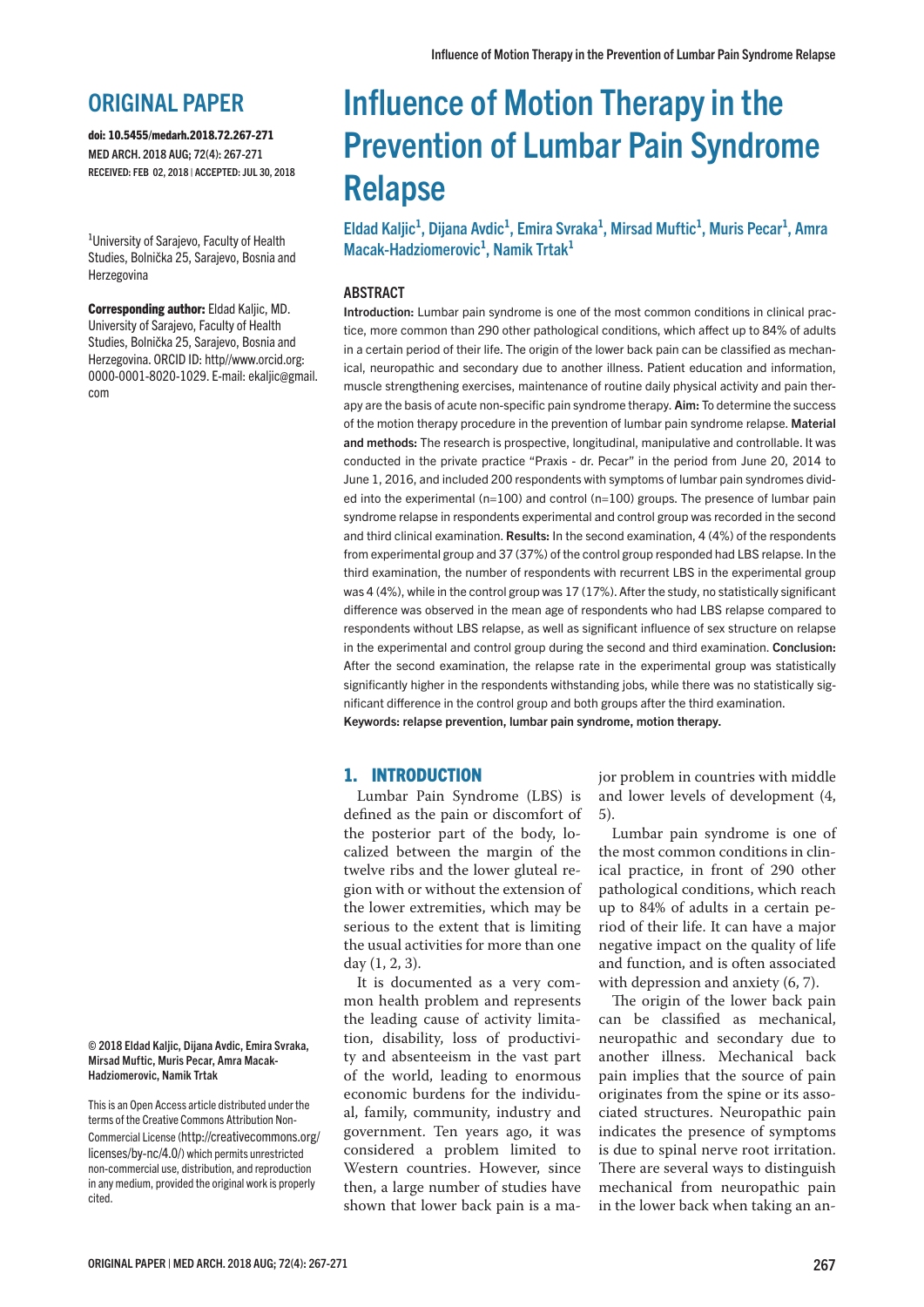amnesis. Patients often describe radicular pain as flaking or scavenging, while bone-muscular as pain due to the impact or long-lasting pain. Mechanical pain can often be transmitted to the gluteus and upper leg, while the pain below the knee is less frequent than the radicular pain (8, 9).

Pain in the lumbosacral area is a primary symptom of lumbar pain syndrome, which may vary in the range of intensity from dull, constant pain to sudden, severe pain that causes the disability. Pain can develop abruptly as a result of an accident or lifting of the load, or during longer time due to age changes in spinal cord. Localization of pain may be limited to the lumbar spine or spread over the front, side or back side of the leg. It is aggravated by increased activity and occasionally at night or by prolonged sitting. In addition to pain, people with lumbar pain syndrome may feel numbness or weakness in the part of the leg innervated by the affected nerve (10, 11).

Evaluation of lumbar pain syndrome implies taking of complete and focused medical history and physical examination to determine the cause of the symptoms. Responses and findings of a patient may cause doubts about the existence of a serious underlying disease. In the absence of these, there is no need for special examinations as most patients spontaneously recover. Radiological examinations of lumbar spine and other diagnostic procedures are used in cases where it is necessary to confirm the specific pathology of lumbar pain syndrome after thoroughly taken medical history and physical examination (12).

The condition of most people with an acute episode of back pain is spontaneously improving to a degree sufficient to return to work over a period of the first two weeks. The probability of relapse in the first-year ranges from 30% to 60%. In one third of people, the initial episode of pain in the lower back lasts for the one year (13, 14).

Patient education and information, maintenance of routine daily physical activity and pain therapy are the basis of acute unspecific pain syndrome therapy. For the purpose of preventing chronicity, early identification of the parameters for prediction of high risk of chronicity is of particular importance, even in primary health care (15).

Exercise therapy involves a heterogeneous group of interventions. They can be individual or for individual groups of patients, under the supervision of a therapist or in-home conditions. They can be performed with different exercise machines or in the pool. Different types of exercises are used, such as: stretching exercises, stabilization, balance and coordination, then aerobic, and flexion exercises. For muscle strengthening exercises, special attention is given to specific muscles (m.multiphase, m. transversus abdominis) or muscle groups, such as trunk and abdominal muscles. Exercises can vary in intensity, frequency and duration (16).

# 2. AIM

Determine the success of the motion therapy procedure in preventing lumbar pain syndrome relapse.

# 3. MATERIAL AND METHODS

The research is prospective, longitudinal, manipulative and controllable. It was conducted in the private practice "Praxis - dr. Pecar" in the period from June 20, 2014 to June 1, 2016. In total 200 respondents were diagnosed with symptoms of lumbar pain syndrome of which, according to the criteria for inclusion in the study, were divided into two groups: experimental (n=100) and control (n=100). In the examined group, the respondents of the sitting occupations were engineers, economists, teachers, officers, lawyers and doctors, while respondents of standing professions were physical workers. The respondents in the control group's sitting occupations were engineers, economists, teachers, officers, lawyers and veterinarians, while physical workers were respondents from standing occupations.

#### **Inclusion criteria**

- Respondents of both genders, 30 to 50 years of age, sitting and standing occupations who started treatment in the private practice "Praxis - dr. Pecar" due to various manifestations of lumbar pain syndrome (lumbar, referral and radicular pain).
- Clinical examination verified lumbar pain syndrome.
- Respondents who had been evaluated by clinical examination before being included in the study.

#### **Exclusion criteria**

- Respondents under 30 or over 50 years of age.
- Respondents who did not undergo a clinical review at the first examination.
- Discontinuation of treatment.
- Non-compliance with the therapeutic protocol.
- The presence of relapse of lumbar pain syndrome in respondents of experimental and control groups was recorded in the second and third clinical examination.
- Treatment of respondents of the experimental group included an educational program of exercises:
- Exercises to increase spinal cord mobility;
- Exercises for strengthening the front abdominal muscles;
- Exercises for strengthening the side abdominal muscles and
- Exercises to strengthen the muscles of the back.

In respondents with acute lumbar pain syndrome, exercise treatment began two weeks after the occurrence of symptoms, to help reduce pain intensity. For respondents with subacute and chronic form of lumbar pain syndrome treatment exercises started immediately after a clinical examination.

Treatment of respondents in the control group consisted of clinical examination and one-time treatment of mobilization and manual massage of the lumbar spine or one-time treatment of the lumbar spine and local instillation of the corticosteroid depot without carrying out an educational program of exercises.

The database is compiled in Microsoft Office Excel 2013 and contains the data obtained during the survey. After checking the integrity of the data, statistical analy-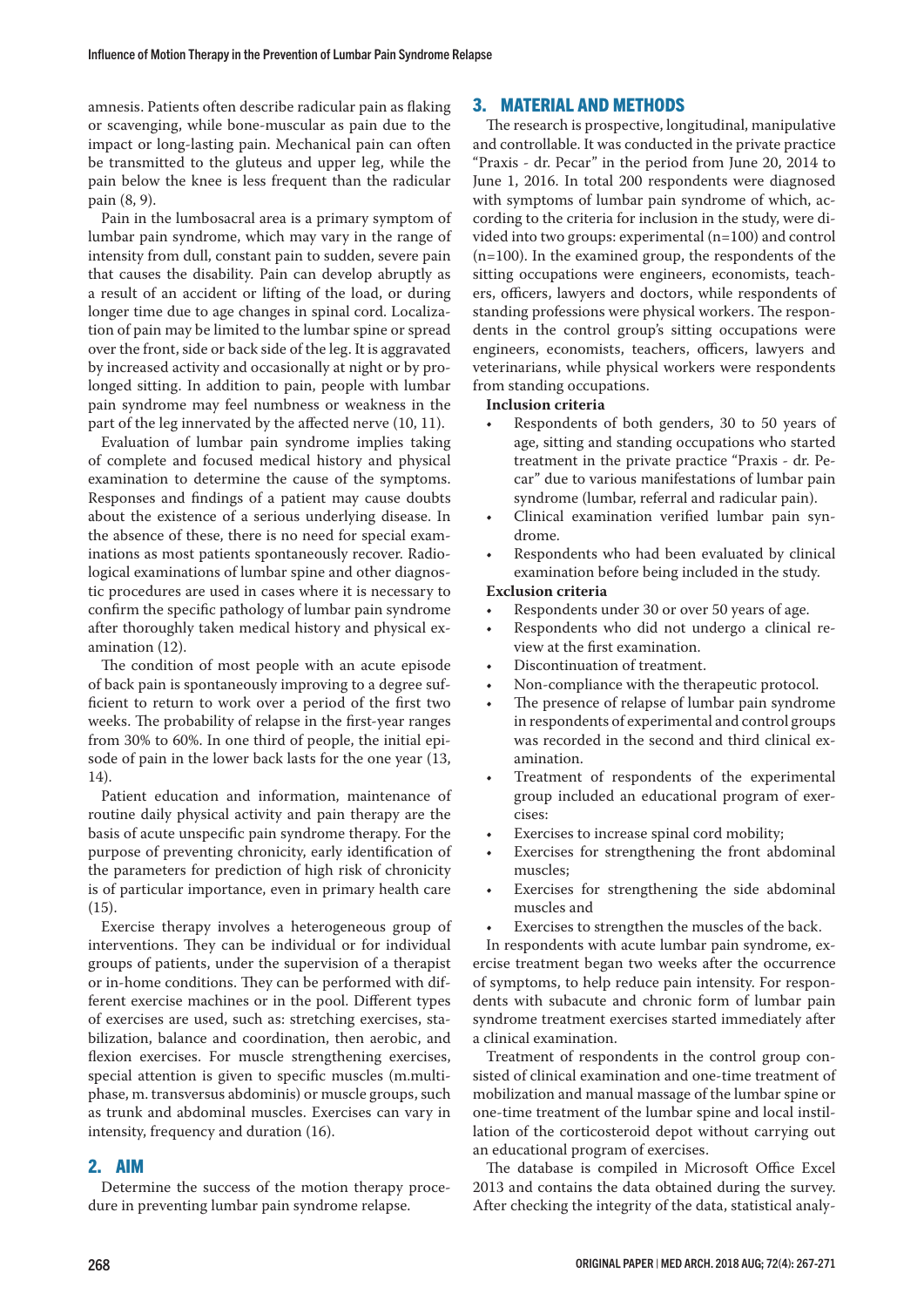sis was performed in statistical software IBM SPSS Statistics v. 20.0 for Windows.

# 4. RESULTS

After the second examination, 4 (4%) of the respondents in the experimental and 37 (37%) of the control group had LBS relapses (p=0.001). After the third examination, the same number of respondents with LBS relapses remained 4 (4%) in the experimental, while in the control group the number decreased by 17 (17%) (p  $= 0.002$ ).

Using ANOVA, no statistically significant difference in the average age of respondents with LBS relapse was established in comparison to respondents who did not have LBS relapse in both groups during the second and third examination.

Using the chi-squared test, no statistically significant influence of the gender was determined on the occurrence of relapse in the experimental and control group during the second and third examination.

After the second examination, the relapse rate in the experimental group was statistically significantly higher in the respondents who performed their work standing in relation to the respondents who performed the work sitting,  $x^2$ =5.882; p=0.042. In the control group during the second examination, and in both groups during the

| <b>EXAMINATION</b>   |                        |     |   | <b>GROUP</b> |         | <b>TOTAL</b> |  |
|----------------------|------------------------|-----|---|--------------|---------|--------------|--|
|                      |                        |     |   | Experimental | Control |              |  |
|                      |                        |     | Ν | 100          | 100     | 200          |  |
| I examination        | Relapse                | No  | ℅ | 100%         | 100%    | 100%         |  |
|                      |                        |     |   |              |         |              |  |
|                      |                        |     | Ν | 4            | 37      | 41           |  |
|                      |                        | Yes | ℅ | 4%           | 37.0%   | 20.5%        |  |
| Il examina-<br>tion  | Relapse                | No  | Ν | 96           | 63      | 159          |  |
|                      |                        |     | ℅ | 96%          | 63%     | 79.5%        |  |
|                      | $x^2=33.243$ ; p=0.001 |     |   |              |         |              |  |
|                      |                        | Yes | Ν | 4            | 17      | 21           |  |
|                      |                        |     | ℅ | 4%           | 17%     | 10.5%        |  |
| III examina-<br>tion | Relapse                |     | N | 96           | 83      | 179          |  |
|                      |                        | No  | ℅ | 96%          | 83%     | 89.5%        |  |
|                      | $x^2=8.947; p=0.002$   |     |   |              |         |              |  |

Table 1. Frequency of LBS relapse in both groups

| EXAM-<br><b>INATION</b> | <b>GROUPS</b>     |                     | Ν     | Mean  | SD   | <b>SEM</b> | Min.  | Max.  |  |  |
|-------------------------|-------------------|---------------------|-------|-------|------|------------|-------|-------|--|--|
|                         |                   | Yes                 | 4     | 33.00 | 2.44 | 1.22       | 30.00 | 36.00 |  |  |
|                         | Experi-<br>mental | No                  | 96    | 39.45 | 6.56 | .67        | 30.00 | 50.00 |  |  |
| II exam-                |                   | $F=3.812$ ; p=0.054 |       |       |      |            |       |       |  |  |
| ination                 |                   | Yes                 | 37    | 41.64 | 6.41 | 1.05       | 30.00 | 50.00 |  |  |
| Control                 | No                | 63                  | 40.80 | 7.10  | .89  | 30.00      | 50.00 |       |  |  |
|                         |                   | $F=0.349; p=0.556$  |       |       |      |            |       |       |  |  |
|                         |                   | Yes                 | 4     | 41.50 | 9.81 | 4.90       | 33.00 | 50.00 |  |  |
|                         | Experi-<br>mental | No                  | 96    | 39.10 | 6.46 | .65        | 30.00 | 50.00 |  |  |
| III exam-               |                   | $F=0.508: p=0.478$  |       |       |      |            |       |       |  |  |
| ination                 |                   | Yes                 | 17    | 40.00 | 7.92 | 1.92       | 30.00 | 50.00 |  |  |
|                         | Control           | No                  | 83    | 41.34 | 6.62 | .72        | 30.00 | 50.00 |  |  |
|                         |                   | $F=0.547; p=0.461$  |       |       |      |            |       |       |  |  |

Table 2. Influence of age on the occurrence of LBS relapse

| EXAMINA-                          |                   |                     |                   |      | Relapse      |       |                                 |  |  |  |
|-----------------------------------|-------------------|---------------------|-------------------|------|--------------|-------|---------------------------------|--|--|--|
| <b>TIONS</b>                      | <b>GROUPS</b>     |                     |                   |      | Yes          | No    |                                 |  |  |  |
|                                   |                   |                     |                   | Ν    | 2            | 49    | 51                              |  |  |  |
| II exam-                          | Experi-<br>mental | Gen-                | Male<br>Female    | ℅    | 50%          | 51%   | 51%                             |  |  |  |
|                                   |                   | der                 |                   | N    | 2            | 47    | 49                              |  |  |  |
|                                   |                   |                     |                   | $\%$ | 50%          | 49%   | 49%                             |  |  |  |
|                                   |                   | $x2=0.967; p=0.676$ |                   |      |              |       |                                 |  |  |  |
| ination                           |                   |                     |                   | Ν    | 23           | 42    | 65                              |  |  |  |
|                                   |                   | Gen-                | Male              | ℅    | 62.2%        | 66.7% | 65%                             |  |  |  |
|                                   | Control           | der                 |                   | Ν    | 14           | 21    | 35                              |  |  |  |
|                                   |                   |                     | Female<br>℅       |      | 37.8%        | 33.3% | 35%                             |  |  |  |
|                                   |                   |                     | x2=0.207; p=0.404 |      |              |       |                                 |  |  |  |
|                                   |                   |                     | Male<br>Female    | Ν    | 3            | 48    | 51                              |  |  |  |
|                                   |                   | Gen-                |                   | ℅    | 75%          | 50%   | 51%                             |  |  |  |
|                                   | Experi-<br>mental | der                 |                   | Ν    | $\mathbf{1}$ | 48    | 49                              |  |  |  |
|                                   |                   |                     |                   | ℅    | 25%          | 50%   | 49%                             |  |  |  |
| III exam-                         |                   | x2=1.006; p=0.324   |                   |      |              |       |                                 |  |  |  |
| ination<br>Gen-<br>der<br>Control |                   |                     | Male              | Ν    | 12           | 53    | Total<br>65<br>65%<br>35<br>35% |  |  |  |
|                                   |                   |                     |                   | ℅    | 70.6%        | 63.9% |                                 |  |  |  |
|                                   |                   |                     | Female            | N    | 5            | 30    |                                 |  |  |  |
|                                   |                   |                     |                   | ℅    | 29.4%        | 36.1% |                                 |  |  |  |
|                                   |                   | x2=0.278; p=0.408   |                   |      |              |       |                                 |  |  |  |

| Table 3. Impact of gender on the occurrence of LBS relapse |  |  |
|------------------------------------------------------------|--|--|
|------------------------------------------------------------|--|--|

| EXAMINA-             |                   |                        |                 |   |       | Relapse |       |
|----------------------|-------------------|------------------------|-----------------|---|-------|---------|-------|
| <b>TION</b>          | <b>GROUPS</b>     |                        |                 |   | Yes   | No      | Total |
|                      |                   |                        |                 | Ν | 3     | 21      | 24    |
|                      |                   | Occupa-<br>tion        | <b>Standing</b> | ℅ | 75%   | 21.9%   | 24%   |
|                      | Experi-<br>mental |                        | Sitting         | Ν | 1     | 75      | 76    |
| Il examina-          |                   |                        |                 | % | 25%   | 78.1%   | 76%   |
|                      |                   | x2=5.882; p=0.042      |                 |   |       |         |       |
| tion                 |                   | Occupa-<br>tion        |                 | N | 16    | 30      | 46    |
|                      |                   |                        | <b>Standing</b> | ℅ | 43.2% | 47.6%   | 46%   |
|                      | Control           |                        | <b>Sitting</b>  | Ν | 21    | 33      | 54    |
|                      |                   |                        |                 | ℅ | 56.8% | 52.4%   | 54%   |
|                      |                   | x2=0.180; p=0.415      |                 |   |       |         |       |
|                      |                   |                        |                 | Ν | 0     | 24      | 24    |
|                      |                   | Occupa-                | Standing        | ℅ | $0\%$ | 25%     | 24%   |
|                      | Experi-<br>mental | tion<br>Sitting        |                 | Ν | 4     | 72      | 76    |
| III exam-<br>ination |                   |                        |                 | ℅ | 100%  | 75%     | 76%   |
|                      |                   | $x2=2.248; p=0.327$    |                 |   |       |         |       |
|                      |                   |                        | <b>Standing</b> | Ν | 5     | 41      | 46    |
|                      |                   | Occupa-                |                 | ℅ | 29.4% | 49.4%   | 46%   |
|                      | Control           | tion                   | Sitting         | Ν | 12    | 42      | 54    |
|                      |                   |                        |                 | ℅ | 70.6% | 50.6%   | 54%   |
|                      |                   | $x^2$ = 2.246; p=0.107 |                 |   |       |         |       |

#### Table 4. Influence of the type of occupationon the occurrence LBS relapse

third examination, no statistically significant difference in relapse frequency was determined in relation to the type of occupation.

# 5. DISCUSSION

By the analysis of the results in the tested groups is determined the occurrence of LBS relapse in relation to the investigated groups, then the age, sex and occupation of the respondents.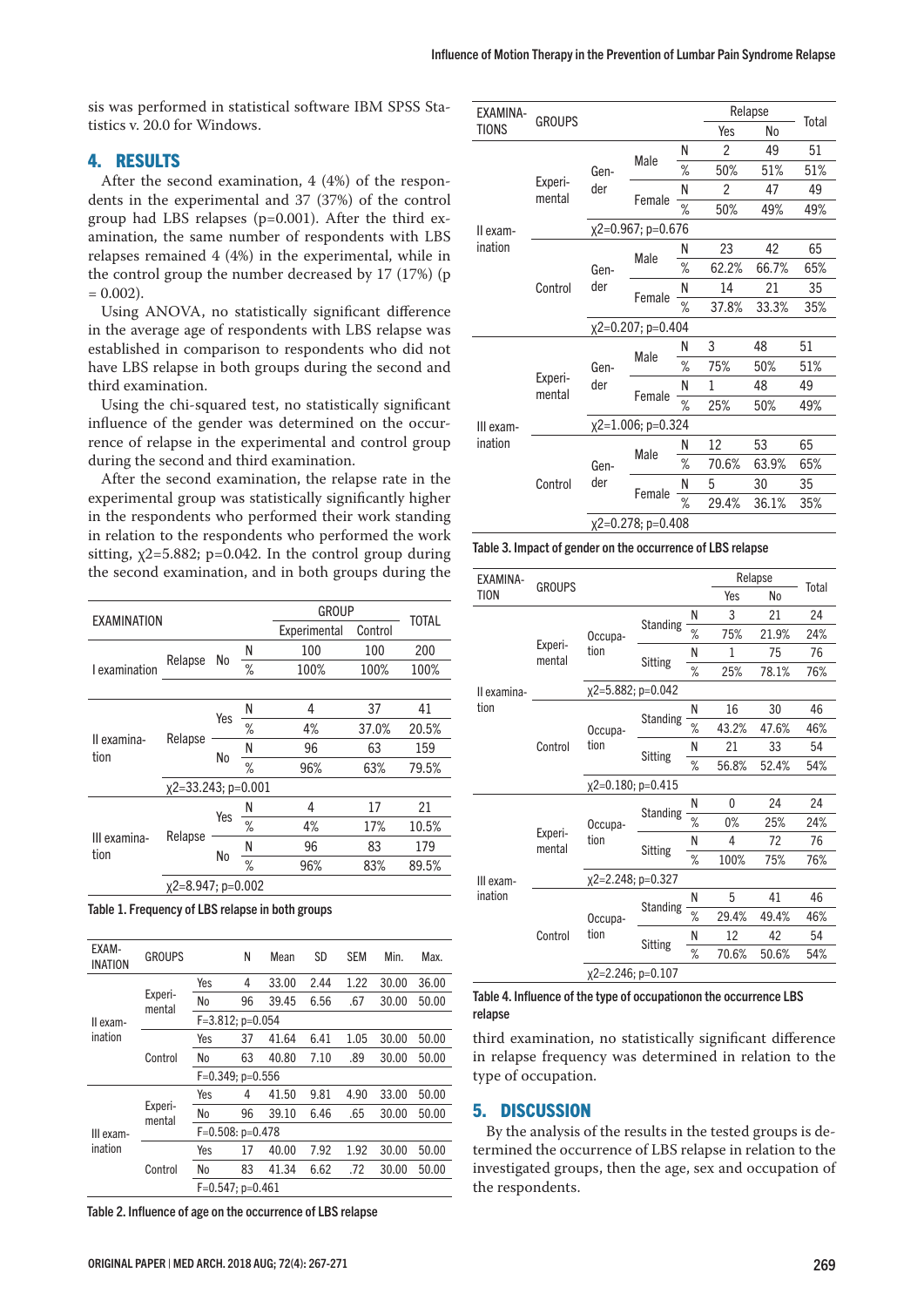Frequency of relapse of LBS compared to the tested groups in the second and third examination showed statistically significant difference. In the second examination, 4 (4%) of the respondents in experimental and 37 (37%) of the control group respondents had LBS relapse. In the third examination, the number of respondents with LBS relapse in the experimental group was 4 (4%), while in the control group it was 17 (17%). During the second and third examination there was a statistically significant difference in relation to the investigated groups.

Steffens D. et al. (2016) conducted a systematic review and meta-analysis of randomized clinical studies on strategies for the prevention of non-specific LBS. The retrieval from electronic databases (MEDLINE, Embase, Physiotherapy database scale and Cochrane central register of controlled trials) was carried out by November 2014. The primary instrument of the study was the appearance of an LBS episode, and the secondary period of absence from work due to LBS. The study included 23 studies, and it was established that exercises were either alone or in combination with education effective in preventing LBS (17).

ANOVA test determined that in neither of the investigated groups exist statistically significant difference in the average age of respondents who had relapse of LBS compared to respondents who did not have LBS relapse, either in the second and third examination. In the experimental group during the second examination, the mean age-related relationship between respondents who did not and who have an LBS relapse was 33 to 39.45 years, while in the control group the ratio was 41.64 to 40.80 years. In the third examination, the average age of respondents in the experimental group who had LBS relapse was 41.50 years, while respondents who did not have LBS relapse was in mean age of 39.10 years. In the control group, 40 years of age were the average age of respondents who had relapse and 41.34 years of age who did not have LBS relapse.

Gender structure of the respondents who had LBS relapse during second examination was consisted of 2 (50%) male 2 (50%) female respondents in the experimental group and 23 (62.2%) male and 14 (37.8%) female respondents in the control group. 49 (51%) male and 47 (49%) female respondents in the experimental group and 42 (66.7%) male and 21 (33.3%) female respondents in the control group did not have an LBS relapse. During the third examination in the experimental group 3 (75%) male and (25%) female respondents had an LBS relapse, while 48 (50%) male and 48 (50%) female respondents did not have and LBS relapse. Gender structure of the control group respondents who had an LBS relapse was consisted of 12 (70.6%) male and 5 (29.4%) female respondents. LBS relapse did not have 53 (63.9%) male and 30 (36.1%) female respondents. Using the chi-square test, no statistically significant influence of the sex on the occurrence of relapse in the experimental and control group was established during the second and third examination.

The results of the influence of occupation on LBS relapse showed that there was statistically significant more LBS relapses among the respondents in the standing occupations, 3 (75%), compared to the respondents of the sitting occupations, 1 (25%). There was no significant difference in the relapse of LBS compared to standing and sitting occupations (43.2% and 56.8%) in the control group. During the third examination, no statistically significant difference in the incidence of LBS relapse compared to the occupation in both groups was determined.

# 6. CONCLUSIONS

Conclusions based on results of relapse prevention and reduction of lumbar pain syndrome are:

The analysis of the results of the relapse of lumbar pain syndrome showed a lower incidence of relapse in respondents in the second and third examination in experimental compared to the control group.

By assessing the risk of lumbar pain syndrome by means of the Keele University "STarT Back Screening Toolkit" questionnaire, it was established at the end of the study that the respondents of the experimental group had a significantly lower LBS risk compared to the control group.

Analysis of the results at the end of the study found that the sex and age structure of the respondents had no effect on the relapse, while the respondents who performed the work in the standing position had more frequent recurrent lumbar pain syndrome.

- Author's contribution: all authors were included to all phases of preparation this article. Final proof reading made by the first author.
- Conflict of interest: none declared.

## REFERENCES

- 1. Karunanayake AL.Risk factors for chronic low back pain. Community Medicine & Health Education. 2014; 4(2): 1-4.
- 2. Hoy D, March L, Brooks P, Blyth F, Woolf A, Bain C, Williams G, Smith E, Vos T, Barendregt J, Murray C, Burstein R, Buchbinder R. Extended report: The global burden of low back pain: estimates from the Global Burden of Disease 2010 study. Annals of the Rheumatic Diseases. 2014; 73(6): 968-974.
- 3. Hayden JA, Tougas ME, Riley R, Iles R, Pincus T. Individual recovery expectations and prognosis of outcomes in nonspecific low back pain: prognostic factor exemplar review. Cochrane Database of Systematic Reviews. 2014; 9: 1.
- 4. Hoy D, Brooks P, Blyth F, Buchbinder R. The Epidemiology of low back pain. Best Practice & Research Clinical Rheumatology. 2010; 24: 770.
- 5. Barr KP, Harrast MA. Low back pain. In: Braddom R. (Ed). Physical medicine & rehabilitation (fourth edition). Elsevier Saunders. 2011: 871-911.
- 6. Agency for Healthcare Research and Quality (AHRQ). Noninvasive treatments for low back pain. AHRQ, U.S. Department of Health and Human Services. 2014; 1.
- 7. Buchbinder R, Blyth FM, March LM, Brooks P, Woolf AD, Hoy DG. Placing the global burden of low back pain in context. Best Practice & Research: Clinical Rheumatology. 2013; 27(5): 575-589.
- 8. Braun J, Baraliakos X, Regel A, Kiltz U. Assessment of spinal pain. Best Practice & Research Clinical Rheumatology.2014; 28(6): 875-887.